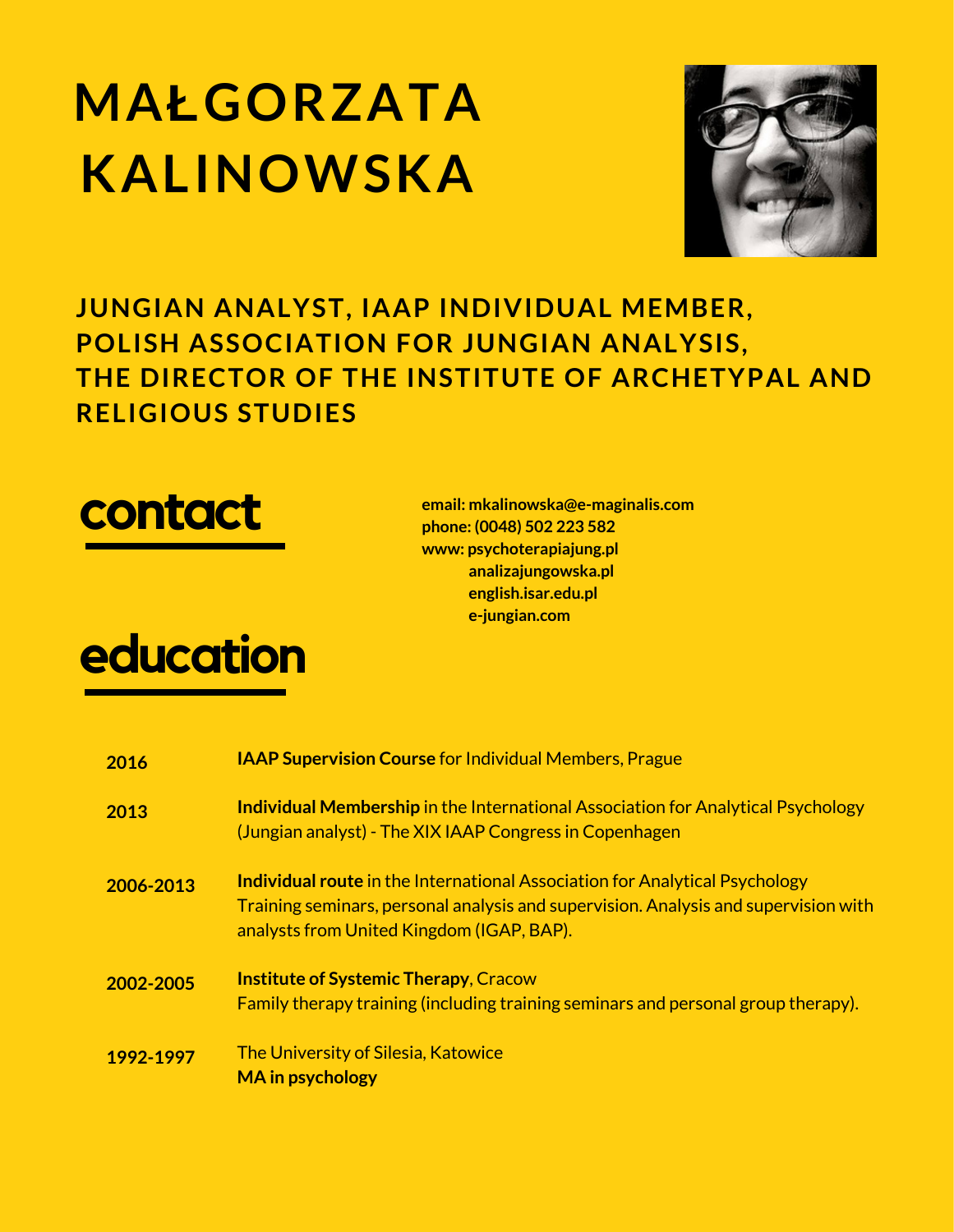# **relevant experience**

| 2016             | The Director of The Institute of Archetypal and Religious Studies, Poland,<br><b>Rytwiany</b>                                                                                                                                              |
|------------------|--------------------------------------------------------------------------------------------------------------------------------------------------------------------------------------------------------------------------------------------|
| 2015             | Program Committee of 3rd European Conference for Analytical Psychology,<br><b>Trieste, Italy</b>                                                                                                                                           |
| 2015             | <b>Training seminars</b> for Czech Group for Analytical Psychology (cultural trauma<br>topic) in Prague and for a group training in sandplay therapy in Tarnopol, Ukraine<br>(therapeutic relationship, cultural trauma).                  |
| 2014 until now   | English-Polish translation of Jungian literature, cooperation with Zysk i S-ka<br>publisher, Poland.                                                                                                                                       |
| 2014 until now   | Co-author and Editor in Chief of e-jungian.com Online Magazine.                                                                                                                                                                            |
| 2012 until now   | Teacher and coordinator at the Jungian training, Polish Association for Jungian<br>Analysis. Co-author and co-teacher at the introductory training in Jungian<br>analysis in Polish Association for Jungian Analysis.                      |
| 2010-2014        | Board member, Polish Association for Jungian Analysis: Secretary, Vice-<br><b>President</b>                                                                                                                                                |
| $2005 - 2007$    | <b>Training for social workers</b><br>The lecturer at the training for social workers organized by the Association Ad<br>Vitam Dignam, Katowice.                                                                                           |
| $2002 - 2007$    | Psychiatry Clinic individual and group therapist. Depression and Anxiety<br>Disorder Departement in the hospital Center of Psychiatry, Katowice: individual<br>psychotherapy, group psychotherapy. Psychodynamic and cognitive approaches. |
| $2001 - 2003$    | <b>Outdoor Mental Health Clinic, Jaworzno, Poland: diagnosis, individual and group</b><br>psychotherapy                                                                                                                                    |
| 1999 - until now | <b>Psychotherapy private practice</b><br>Individual therapy, group therapy, Jungian analysis.                                                                                                                                              |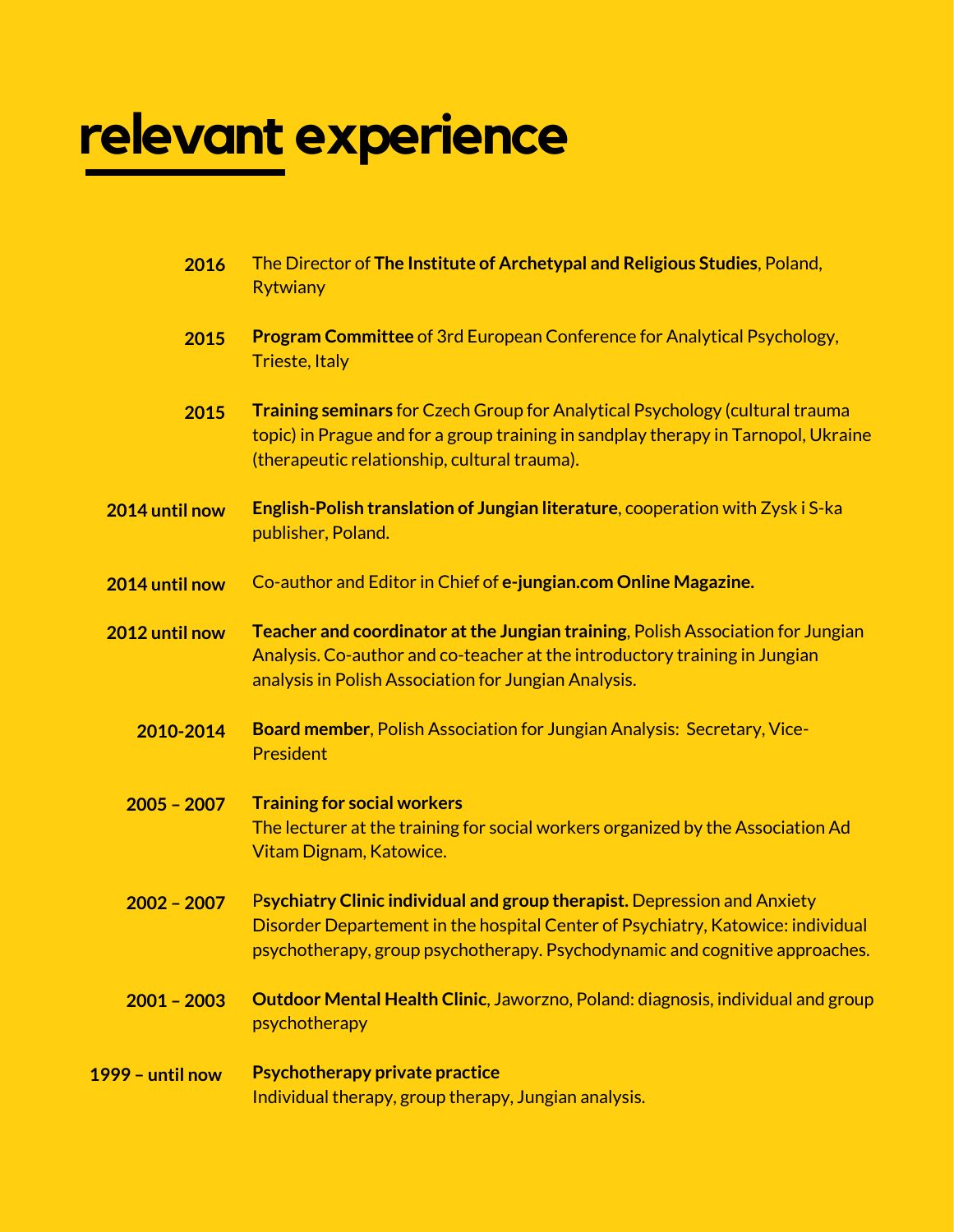### **conferences and publications**

- **2016 "Europe's Many Souls: Exploring Cultural Complexes and Identities"**, ed. J. Rasche and T. Singer, Spring Journal and Books Book chapter:"The Suffering Hero and Messianism in Polish Cultural Complexes"
- **2015 "From Tradition to Innovation: Jungian Analysts Working in Different Cultural Settings"**, ed. C. Crowther and J. Wiener, Spring Journal and Books Co-author of the book chapter: "Influenced, Changed, or Transformed? Reflections on Moments of Meeting in a Borderland"
- **2014 Proceedings ofthe 19th Congress ofthe International Association for Analytical Psychology**, CD edition, Daimon Publishers Co-author of the article: "Reflections on the long term impact of the cultural trauma on the collective memory and its functions in individual development"
- **2012 The FirstInternational Krakow Study of Religions Symposium: Religions: Fields of Research, Methods and Perspectives**, **Cracow, Poland** Presentation:"Religious and sacred symbolism in collective memory phenomena as a representation of defences against trauma"
- **2012 Journal of Analytical Psychology** Article:"Monuments of Memory. Defensive mechanisms of collective psyche and their manifestation in the memorialization process", Journal of Analytical Psychology, 57, 425-444.
- **2011 Three Sections of Polish Psychiatric Association Conference**, Cracow, Poland Presentation:"The specifics of clinical work of Jungian analyst: therapeutical relationship"
- **2011 The Jungian section of British Association of Psychotherapists, London UK** Lecture:"Monuments of Memory. Defensive mechanisms of collective psyche and their manifestation in the memorialization process"
- **2011 Journal of Analytical Psychology Conference**, **St. Petersburg, Russia** Presentation: "Monuments of Memory. Defensive mechanisms of collective psyche and their manifestation in the memorialization process"
- **2009 1st European Conference on Analytical Psychology, Vilnius, Lithuania** Presentation: "The shot memory – the reflections over the influence of the II World War trauma on the contemporary Polish psyche"